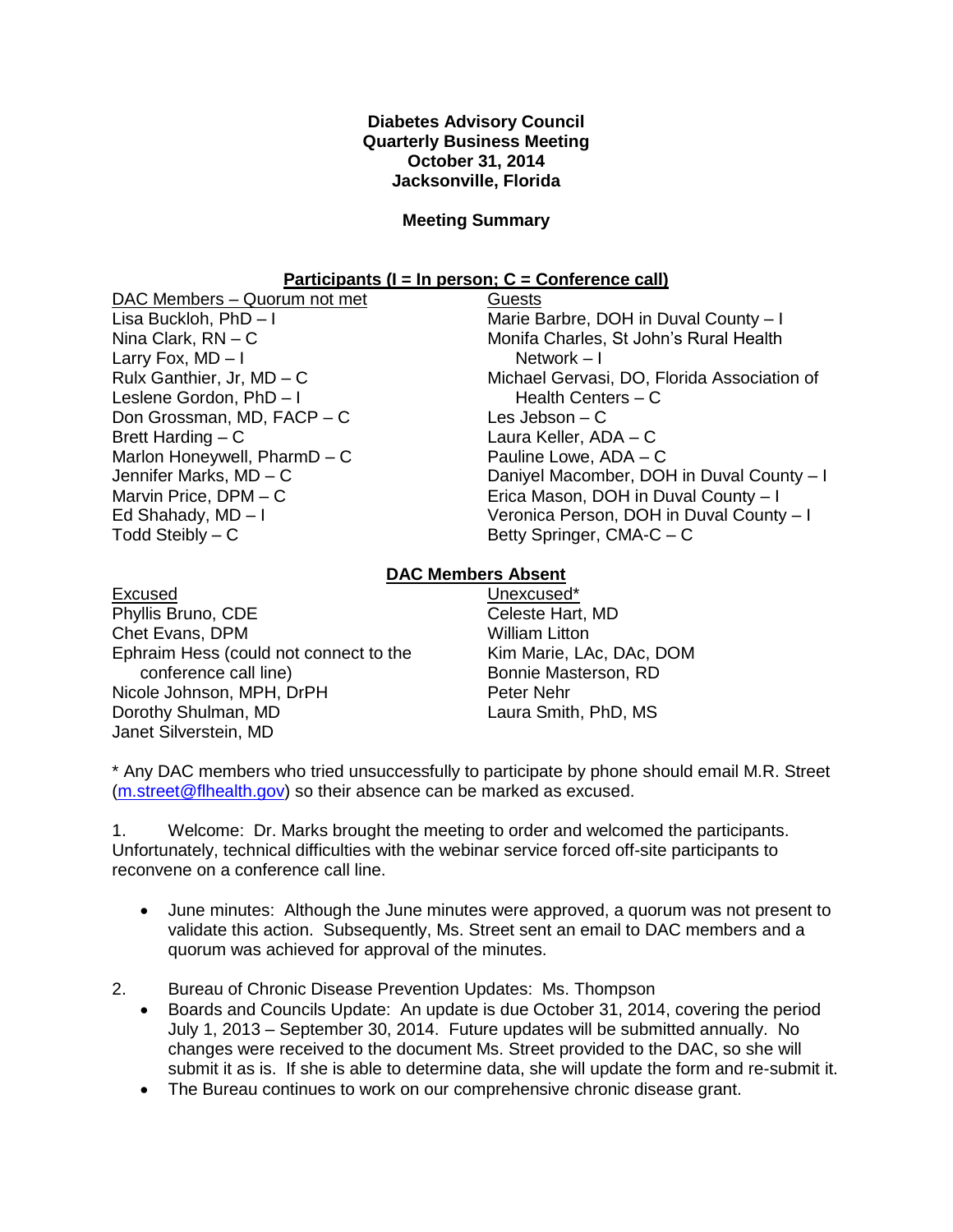Ms. Thompson shared that the department has not heard whether Novo Nordisk would be interested in pursuing the diabetes bill again. Ms. Keller from ADA said that Novo Nordisk had contacted the ADA and said they were interested in pursuing the DAC legislation this session.

3. Diabetes School Guidelines Update: This presentation was postponed and will be included at a future DAC meeting.

4. Report on DAC Recommendations to the State Surgeon General: Dr. Marks summarized her conference call recommendations meeting with the Dr. John Armstrong, State Surgeon General and Secretary of Health. Dr. Armstrong told Dr. Marks he was examining the efficiency of all boards and councils. Members asked for more detail about efficiencies. Members plan to draft a letter to Dr. Armstrong to provide assurances that the DAC develops a package of recommendations annually, to ask what happens with their recommendations, and to ask for guidance on moving their recommendations forward. Members suggested that the letter also remind Dr. Armstrong that the DAC is prepared to assist with the Healthiest Weight Florida Initiative. Dr. Marks asked DOH staff to provide the last recommendations letter template so she can use it to draft the letter to Dr. Armstrong.

5. Bylaws Change: Dr. Shahady made the following motion:

That article 5.01 of bylaws be amended to state that there are five standing committees, the fifth one being the Health and Professional Development Committee. The purpose of this committee is to increase the diabetes knowledge base for all health professionals in the state of Florida.

The motion came to a vote with all present approving. However, due to the lack of a quorum, this action must be validated via email. Subsequently, Ms. Street sent an email to DAC members to request a vote on this proposed change to the bylaws. A quorum was achieved and the proposed change to the bylaws was approved.

- 6. Committee Discussions:
	- Health and Professional Development: Dr. Shahady presented the following items from the recent meeting of the Health and Professional Development Committee.
		- 1. Provide a list of internet sites for diabetes education for health care professionals and patients.
		- 2. Encourage inclusion of lectures/discussions about Diabetes in CME/CEU programs that are conducted for Health Care Professionals.
		- 3. Encourage mandated diabetes hours for Florida health care professional licensure and certification.
		- 4. Encourage standardization of diabetes information for health care professionals to diminish distribution of misinformation about diabetes care e.g encourage use of ADA standards of Diabetes Care
		- 5. Keep an updated list of health professionals in FL who have an interest in Diabetes